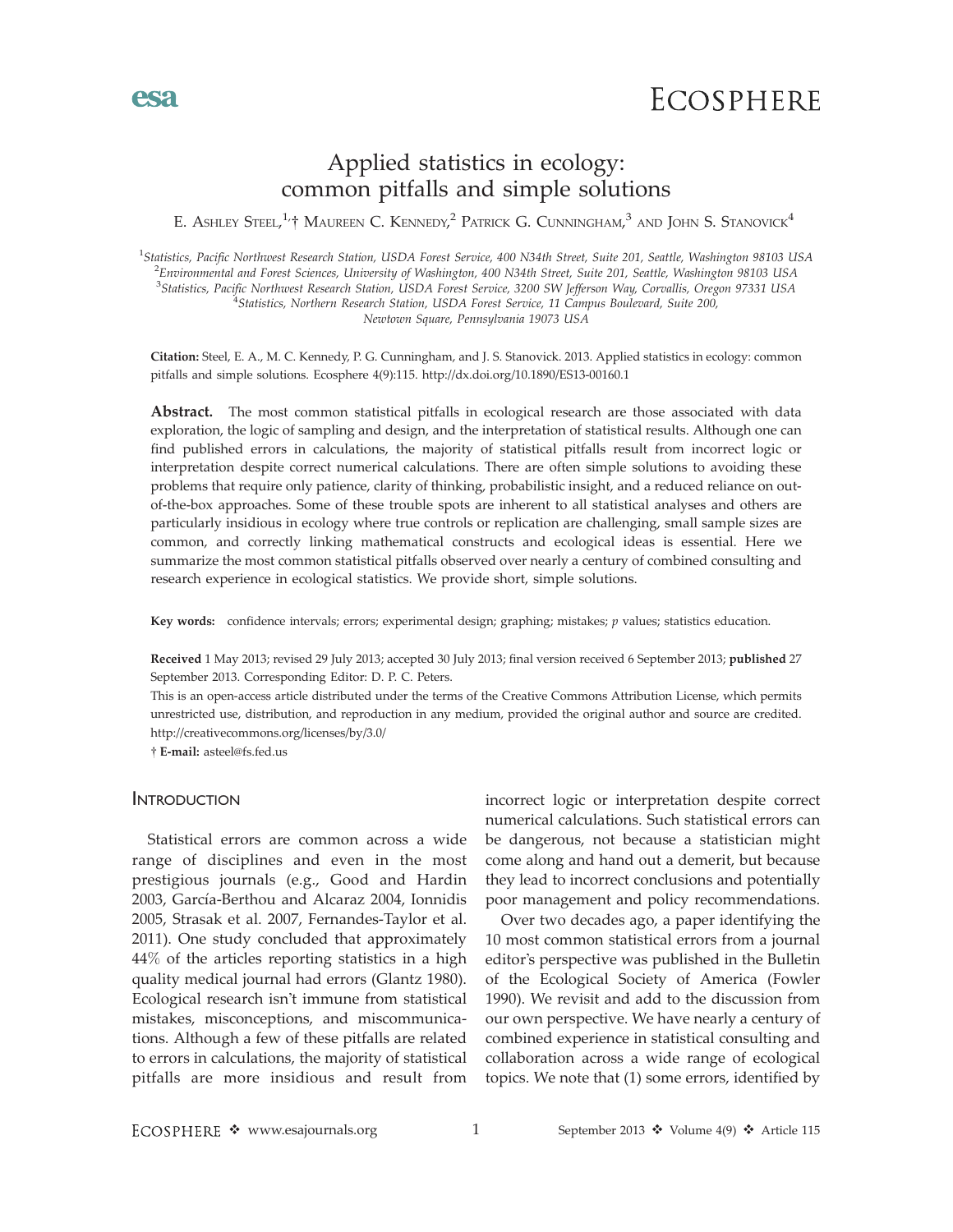Fowler over 20 years ago, are still prevalent and, in our experience, these weak statistical practices crop up over and over again. Two decades of the same mistakes suggests that the message needs to be repeated. We outline these frequent misapplications of statistics and provide brief, simple solutions. We further contribute by (2) bringing the perspective of consulting and collaborating statisticians who often identify erroneous scientific and statistical logic that infects projects long before the publication stage evaluated by Fowler (1990). Finally, we (3) highlight new sources of opportunity and common confusion that have arisen with some of the key statistical advances over the past 20 years.

Counting up statistical mistakes is both fun and shocking but rarely constructive. Instead, we focus on identifying solutions. We choose in this manuscript to de-emphasize details of the application of statistical tools. We instead focus on statistics fundamentals, probabilistic thinking, and the development of correct statistical intuition. The following is a simple list of what are, in our estimation, the most common and often easily avoidable statistical pitfalls from a nonrandom, somewhat biased, but extensive sample of projects, questions, and draft manuscripts. The list is loosely organized into four chronological categories: setting up an analysis, experimental design, application of statistics, and interpretation of statistical tests and models. Within each category the pitfalls, presented in no particular order, are intended to serve as a reference or reminder when conducting or reviewing various stages of analysis. We necessarily begin with issues that reflect gaps in statistical thinking and basic statistical practices. These are, by far, the most common and easily avoidable mistakes and are relevant to nearly all statistical analyses. We then describe common errors and solutions for more specific yet also common situations.

# COMMON STATISTICAL PITFALLS IN SETTING UP AN ANALYSIS

1. Failure to explore the data.—It is difficult to overestimate the value of plotting data. Data sets have errors from multiple sources, e.g., faulty instrumentation, transcription errors, cut and paste mistakes. Data simply have to be cleaned and the best way to see if data are, in fact, clean is to look at them. As a first quality assurance/ quality control (QA/QC) step, we recommend preparing and examining a simple histogram for each variable under consideration for analysis. Are there outliers or unexpected values? Is the distribution mound-shaped? Does the distribution have a different shape that makes sense? Is the distribution centered on what one intuitively expects to be the mean?

Additional plots can be used to understand the structure of the data such as the balance between zero and non-zero observations, presence of collinearity in the potential predictor variables, and likely relationships between predictors and response variables (Zuur et al. 2010). We also recommend preparing a plot that answers the scientific question at hand. Does the expected difference in treatments, or trend over time, appear to occur? For example plots that explore simple linear relationships, see Anscombe (1973). The conclusions you draw from statistical calculations in later stages of analysis should not be surprising after examining these graphs. Note that if in graphing the data you uncover surprising patterns or generate new hypotheses, these patterns and hypotheses cannot be tested later in traditional ways that demand a priori hypotheses. Many errors could be avoided through careful and thoughtful initial data visualization. Solution: Plot the data early and often.

2. Arbitrary thresholds, metrics, and indicators.— Identifying a threshold, metric, or indicator that is most accurate at a particular site and time and that best reflects the ecological process of interest is not a simple problem. Ecologists frequently assert statements such as, ''We considered sites with a value of  $x > 85$  to be 'polluted'" and then continue to consider polluted versus non-polluted areas in great detail. Clearly that threshold is part of the analysis because a change in threshold can change the outcome of the analysis. Consider, for example, a dataset in which most values are in the range of 75–95. A threshold of  $x > 85$ might lead to a statement that ''The majority of rivers are polluted" while a threshold  $x > 86$ might lead to the opposite statement.

Magnusson (1997) included ''Most ecological categories are arbitrary'' as one of the essential concepts that graduates of a basic statistics course should understand. Similar problems arise with summary metrics, e.g., mean of the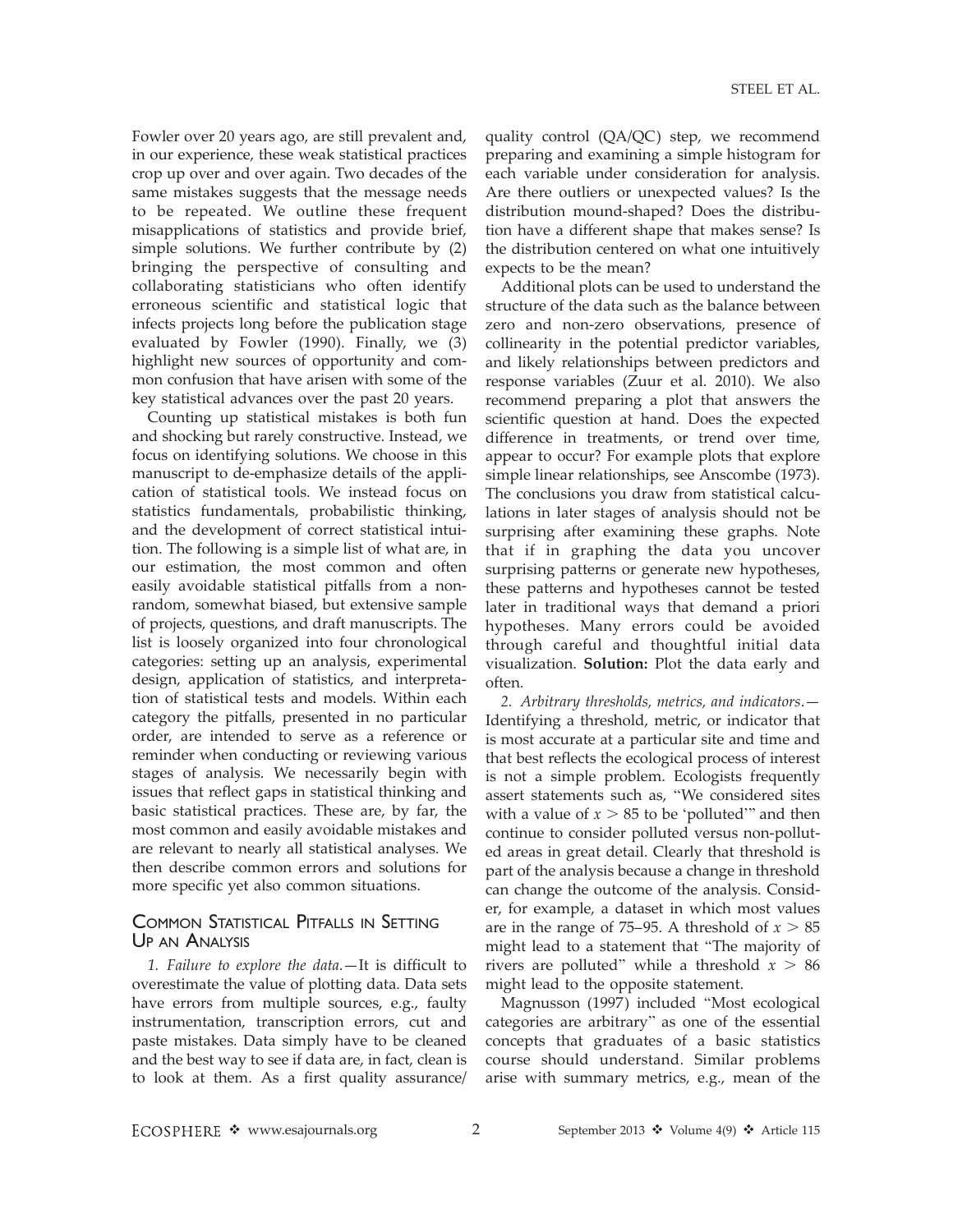7-day maximum temperature or beta-diversity, as well as with weighted indicators, e.g., forest condition index or community resilience index. There are, for example, multiple ways to compute the daily mean temperature when continuous measurements are unavailable: the average of the maximum and minimum of hourly data, the average of the true maximum and minimum from max/min thermometers, or the average of multiple hourly observations. Not only do these methods yield different estimates of the daily mean temperature but differences between these alternatives are larger in some seasons than in others (Ma and Guttorp 2013). Any metric or indicator is a lens on the data that necessarily emphasizes some factors and ignores others. As well, summaries, metrics, and indicators almost always have different sample variances and distributional properties than the original data.

Information is filtered when summaries or aggregations are calculated or when continuous data are broken into categories. It is necessary to consider the effect of that filtering on the inference made from the data. Mallows (1998) defined the zeroth problem in statistics, the most basic problem in theoretical statistics, as ''considering the relevance of the observed data, and other data that might be observed, to the substantive problem'' (Mallows 1998:2). Considering the relevance of the threshold, metric, or indicator and of other thresholds, metrics, or indicators is an essential part of this most fundamental problem in statistics. The researcher needs to consider (1) whether a chosen threshold, metric, or indicator is, in fact, the most relevant way to summarize information and (2) how the choice of a different threshold, metric, or indicator might have led to different scientific conclusions. It is also valuable to step back and consider whether there is a useful method for the question at hand that doesn't require summary metrics such as time-series analysis or multivariate statistics. For more on defining an ecological research question, see 'Scientific Method for Ecological Research' (Ford 2000). Solution: Be explicit in the ecological concept being measured and in the choice and calculation of thresholds, metrics, and indicators. Where there are alternative choices, quantify how those choices might lead to differing conclusions.

3. Assuming that observations are independent.—

There are many ways in which two (or more) observations can be dependent and the relationship between these observations depends on the scale of the specific research question at hand. Observations can lack independence through spatial, temporal, or phylogenetic relationships (Magnusson 1997). The two most common forms of dependence in ecology are repeated measures (Gurevitch and Chester 1986) and pseudo-replication (Hurlbert 1984). These problems generally occur when a scientist confuses the unit of observation (sampling unit) and the unit of inference (experimental unit). In forestry research, for example, randomly selected replicate plants are nested within a plot because individual measurements on every seedling or tree at the plot level can't be measured. In this case the replicate plants are the sampling unit and the plot with its associated treatment is the experimental unit.

While it makes good sense to make several observations about one thing for which you want to make inference, be careful. For example, one might want to compare the strength of various classes of wood adhesives and, in so doing, make several observations of the strength of one application of one wood adhesive. Multiple measurements or observations of the same application of adhesive are not independent observations given this research question and therefore cannot be entered into a statistical model as independent data. Doing so would be a clear case of pseudo-replication; the unit of inference is the application of wood adhesive. In another example, one might want to compare growth rates of two subspecies of alpine fir. The unit of inference would be an independent tree, not a measurement of tree size at one point in time. The true sample size of an experiment or observational study is the number of independent observations of that unit of inference. The problem gets trickier with large-scale studies. For example, to quantify effects of forest management, the unit of observation is frequently a treatment unit which might be as large as a whole watershed. One might make observations of multiple trees or even stands within each treatment unit. These are not independent observations of that forest management treatment; they cannot be entered into a statistical model as such. These are non-independent, or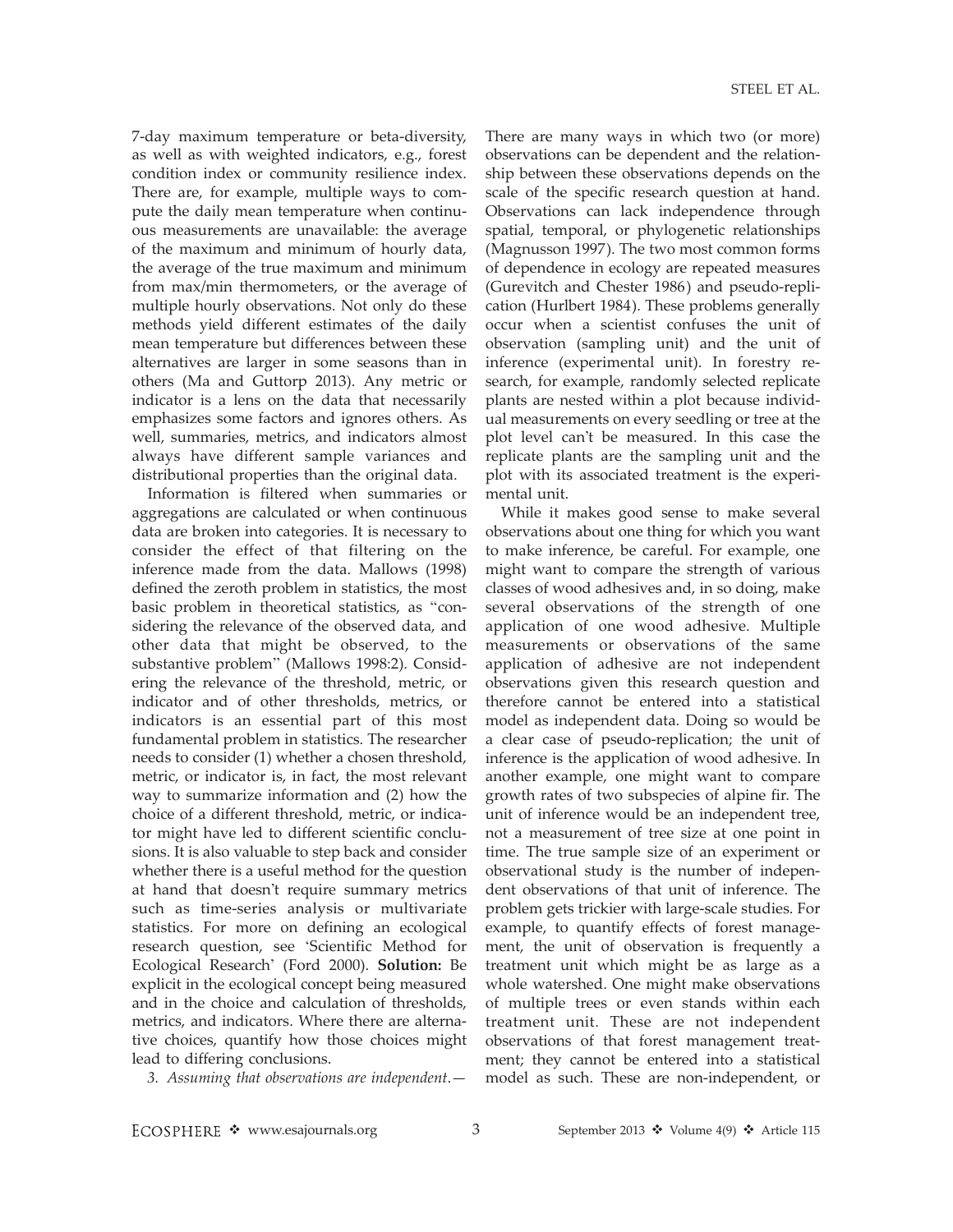repeated measures, of one treatment unit.

Replicate observations can be extremely valuable if understood and handled correctly. Multiple observations of a wood adhesive application or of a particular treatment can be (1) used to assess measurement variability, (2) combined to produce a robust or more informative summary such as mean strength, growth rate, or average growth rate, (3) entered individually into a model which correctly accounts for the dependence between observations, or (4) simply explored for insight into the dependencies and structure of the data. Solution: Identify the unit of inference and use it to determine the true sample size.

4. Mismatched sampling frame and population.— In order to make inference to a population, the entirety of that population must have had a chance of being included in the sample. Stratified sampling designs and other customized approaches can allow individuals within a population to have different chances of being included in the sample; however, in all forms of probability sampling, all the individuals in the population must be part of the sampling frame. The classic example of a mismatched sampling frame and population is the Literary Digest 1936 election poll that incorrectly predicted a landslide for Alfred London. Americans who did not subscribe to the Literary Digest, own an automobile, or list their name in the telephone directory were not sampled. There were also a large number of non-responders who were likely quite different from the responders (Squire 1988). Inference made to these unsampled individuals was infamously biased. Despite years of using the Literary Digest 1936 election poll as the quintessential example of a statistical pitfall, similar errors persist. In the 2012 presidential election, one election poll analyst, Dean Chambers, predicted a win for Mitt Romney, later admitting he had eliminated poll data that seemed to oversample Democrats (Bensinger 2012). By not including those data, he could not make inference to those Democrats and his predictions about the population of the USA were therefore inaccurate. Similar types of errors are easily possible when sampling, for example, only accessible areas for presence-absence of nonnative invasive species and extrapolating to an entire forest, or when surveying natural resource

volunteers to understand their incentives for participation and extrapolating the learned ideas to non-volunteers who likely have a different set of incentives. Solution: The sampling frame must include every individual in the population. If that is impossible, the population to which one makes inference must be redefined to match the sampling frame.

### COMMON PITFALLS IN EXPERIMENTAL DESIGN

5. Control sites (or reference sites) differ from treatment sites before the treatment occurs.—Generally in designed experiments, researchers use control treatments (also known as control sites or reference sites) to provide a standard against which other treatments are contrasted. This use of control units assumes that they are indistinguishable from treated units except for the application of the experimental treatment. By being indistinguishable from treated units, these control units allow experimenters a degree of confidence that effect estimates are true estimates of the effect being studied, unpolluted by other sources of variation. If controls differ from treated units only in the experimental treatment, observed differences between treatments and controls can be attributed solely to the treatments (and their installation).

It is not uncommon, however, to encounter experiments in ecology in which control units differ systematically from the treated units. At times, control sites are identified not for scientific reasons but in response to logistical constraints, e.g., 'since we're not going to be doing anything with this land, why not leave it as a control site?' In another situation, only the steepest areas are left as controls to avoid building roads in steep areas. These types of decisions ignore the scientific value of an unbiased reference against which other treatments can be compared. Such decisions unintentionally undermine the scientific design of the experiment and often produce effect estimates and hypothesis tests that are incorrect. These incorrect effect estimates lead to misinformation in the scientific literature and frequently to overly optimistic expectations of outcomes when the experimental results are incorporated into operational strategies.

In many cases, true controls are simply impossible and this should eventually be accounted for in the analytical approach. If one is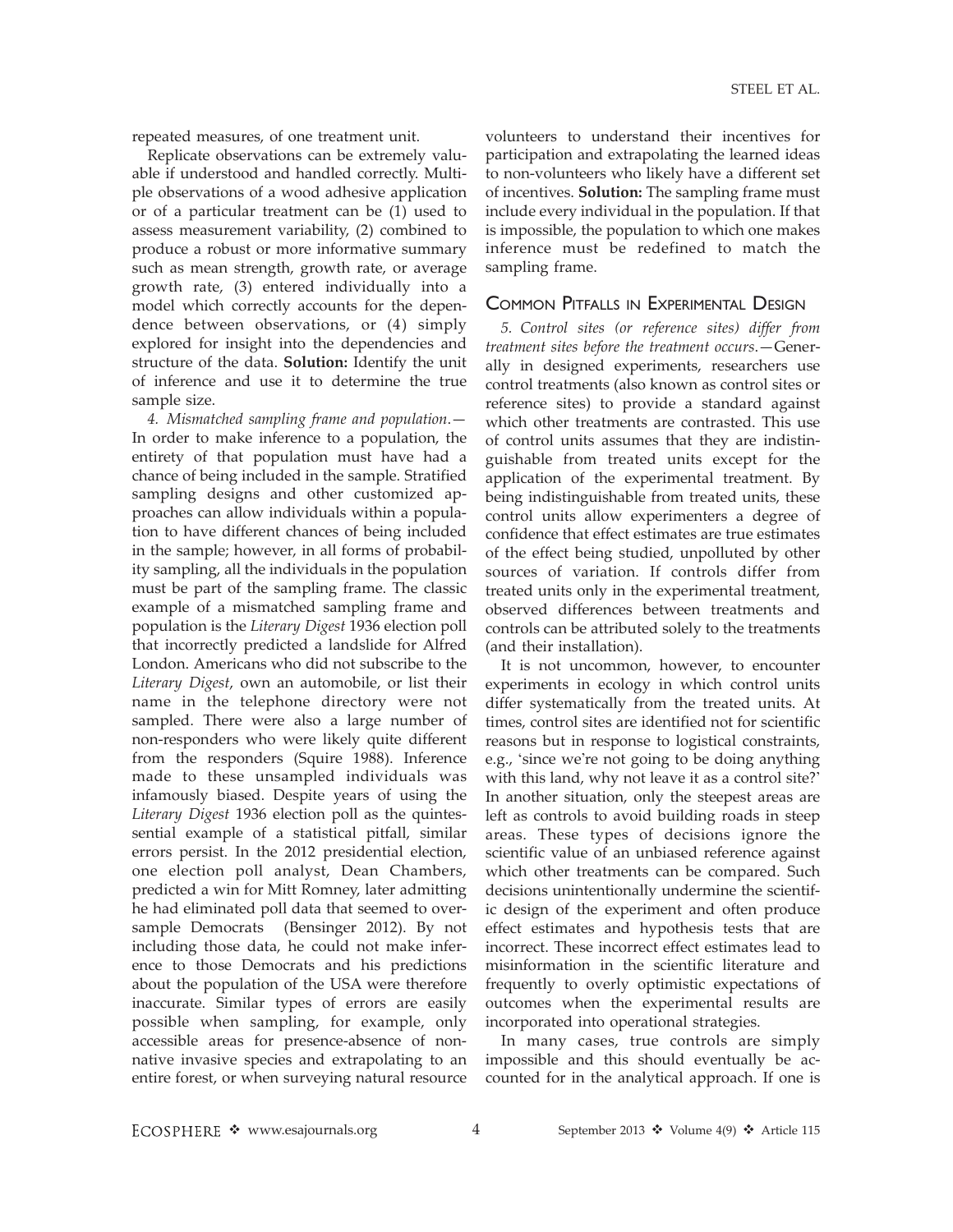certain that relative differences between controls and treatments are constant before and after treatment, some designs can still be valid. However, if that assumption is false or if measurements are auto-correlated over time, the presence of a control site can actually reduce the power of the design (Roni et al. 2005). Collecting data prior to the experimental phase of the study can help. In this case, analysis of covariance may be used to account for differences in experimental units before treatments are added. However, accounting for pre-treatment differences cannot replace the value of an unbiased reference. Note that as experiments increase in spatial scale to whole ecosystems or watersheds, the very idea of replicated study units becomes an impossibility and careful thought needs to be applied in using traditional statistical tools. Solution: Assign treatment and control sites randomly. Where pre-treatment data are available, test for systematic differences between units assigned as controls and treatments (or assigned to different treatment types).

6. Measurement strategies that confound experimental designs.—Designed experiments are powerful tools for acquiring new scientific knowledge. This is as true in ecology as it is in other branches of science. Even within seemingly well-designed experiments, the timing and placement of measurements within experimental units and among treatments are critically important. One must carefully think through all potential sources of variation in the experiment in order to prevent systematic variation from being accidently allowed into the data. For example, some ecological measurements are time-sensitive. That is, the time of day, or time of year can be vitally important. If researchers are looking at, for example, gas exchange in foliage or water conductance in vascular plants, they will want to make sure that measurement times are randomly assigned across treatments to avoid consistently measuring one treatment during peak gas-exchange times or peak water-conductance times. Likewise, if there is the possibility of observer error or measurement drift, measurements must be assigned randomly or systematically across treatments so that these unintended sources of variation or bias are not lumped into the treatment effect. A good experimental or sampling design can only be as good as the

measurement strategy used to collect the data. Solution: Ensure that measurement strategies account for time- or space-sensitive measurements in designed experiments (or sample surveys).

7. Failure to model covariates at the correct level.—Analysis of covariance is frequently misused in experimental studies, in particular when interactions are present. Unlike observational studies, testing whether the covariate is useful in an experimental setting can save degrees of freedom; however, failure to test covariates can lead to misspecified models and erroneous conclusions. For the most common analysis of covariance model, testing for an effect of treatment amounts to assessing whether parallel regression lines (one for each treatment) are far enough apart to be considered statistically significant. Since the regression lines are parallel, they can be compared at any value of the covariate, including  $X = 0$ . However, if there is a significant interaction, the standard analysis structure cannot simply be extended to include a separate slope for each treatment. Regression lines are no longer parallel; therefore comparison among the regression lines at different values of the covariate may lead to different conclusions about the presence or absence of a treatment affect. In this case, testing for a treatment effect needs to occur at particular and meaningful values of the covariate in order to determine whether there is a treatment affect and to understand how it might be observed given various levels of the covariate (Littell et al. 1996). Solution: When interactions are present between treatment levels and a covariate, look for treatment effects at meaningful values of that covariate.

# PITFALLS IN THE APPLICATION OF STATISTICS

8. Unnecessary data transformations.—Tools have been relatively recently developed and are now easily available for analyzing data that are not simple, normal observations. For example, it was once recommended that count data be transformed in order to meet the assumptions of Gaussian linear models; however, Gaussian models based on log-transformed data can perform poorly under many circumstances such as zero-inflation, small means, or over-dispersion (O'Hara and Kotze 2010). There is no longer a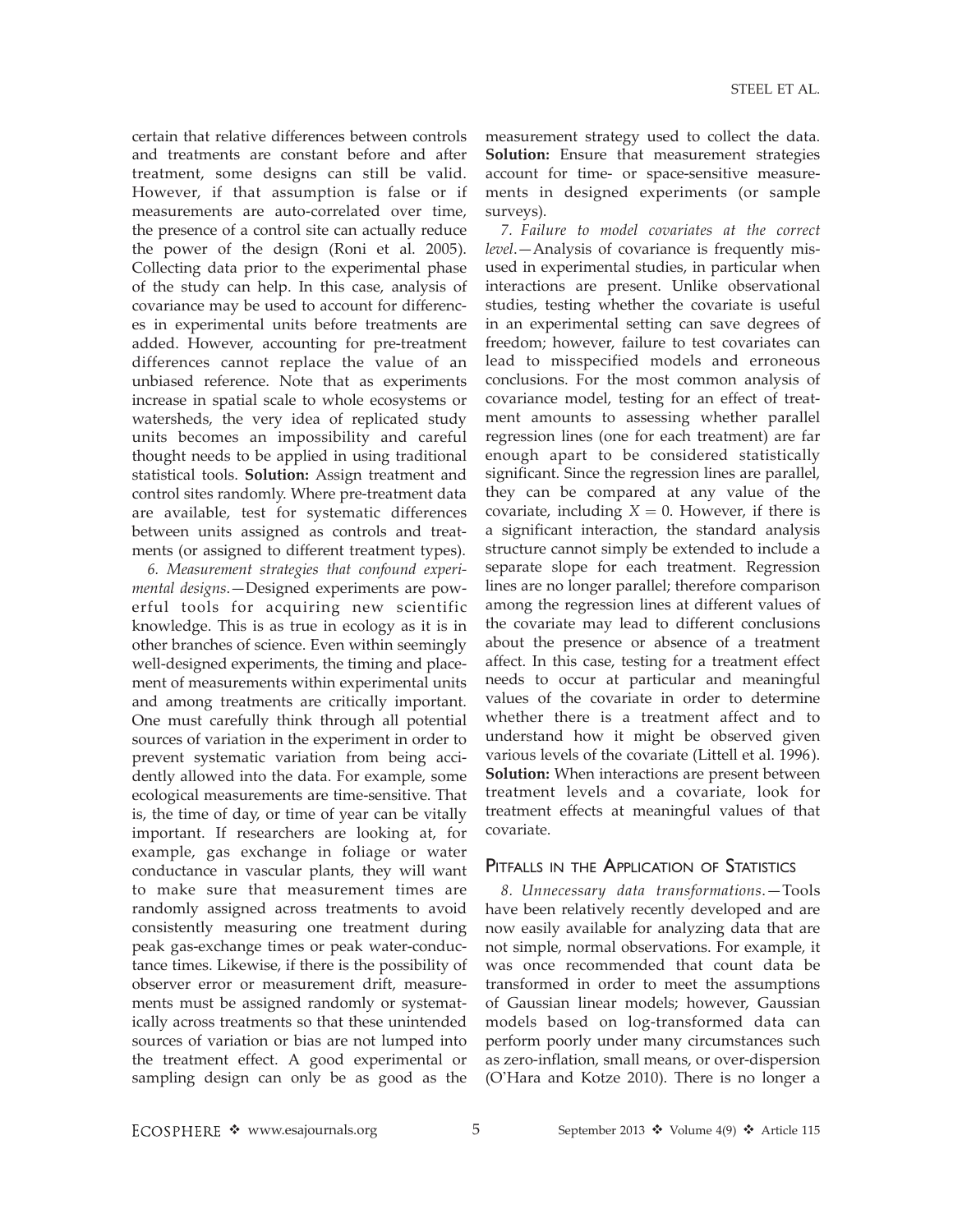need to transform count data. Poisson data can be correctly modeled using a generalized linear model for the Poisson or negative binomial family. Similarly, arcsin transformations were routinely recommended for proportion data because we, the scientists, needed to stuff them into a Gaussian linear model. It is now possible to model proportional data correctly using generalized linear models based on the binomial family. These models are interpretable and maintain information in both the numerator and denominator (Warton and Hui 2011). Also remember that transforming the data can change the distribution of the data. Solution: Where possible, use a statistical tool that is designed for the distribution and correlation structure inherent in your data. Transform the response as a last resort.

9. Not dealing appropriately with zeros.—Zeros are data, they cannot be eliminated or ignored for convenience, and they are often maddeningly present in ecological data sets, e.g., number of chipmunks per ha, presence/absence of wildfire, or grams of hazardous waste in the waste stream. Inference based on data with a large number of zeros can be downright wrong or inefficient if the zeros are not appropriately understood and modeled. Zeros can arise from multiple mechanisms such as the failure to detect an event or individual that was actually present (false zero) or the absence of an event or individual (true zero). Specialized statistical models, zero-inflated models, exist to account for and model sources of zeros (e.g., Martin et al. 2005).

Often, however, the zeros arise from a different process than the non-zero observations. For example, the zeros might reflect that there was no forest fire at all while the majority of the nonzero observations describe damage from a forest fire. In these cases, a hurdle model can be a useful and simple approach. A hurdle model essentially fits one model to the presence/absence part of the data and a second conditional model (conditional on having leapt the hurdle of presence) to the non-zero observations. In the above example, the first part of the model would predict conditions under which a fire occurred and the second part of the model would predict damage, conditional on the presence of a fire. Hurdle models, though simple and relatively easy to fit, have demonstrated extremely strong

performance (correlation between observed and predicted values) when compared to other potential approaches (Potts and Elith 2006). Other choices for modeling data sets with a disproportionately large number of zeros include models based on the negative binomial and quasi-Poisson distributions (Martin et al. 2005). Solution: Do not ignore, delete, or average away large numbers of zero observations. Consider the mechanism generating the zeros and choose a modeling approach that properly accounts for that mechanism.

10. Ignoring underlying correlation structure.— Similarly, advances in statistics allow models that incorporate complex underlying correlation structures. Advancements in linear mixed models over the last decade have provided a wealth of covariance structures to model repeated measures over space or time. For example, PROC MIXED in SAS has approximately 35 spatial and temporal covariance structures to choose from (SAS Institute 2011). New approaches are also being developed that include covariance structures based on both ecological networks and 2 dimensioal space (Peterson et al. 2013). AIC/AICc (Akaike information criteria) or BIC (Bayesian Schwartz information criteria) fit statistics can be used to select the most appropriate covariance structure. Avoid testing all available covariance structures as this is a form of multiple testing. As in any model selection protocol, use mechanistic first principles, expert opinion, previously published literature, and model diagnostics to identify subsets of reasonable covariance structures for testing.

In addition, generalized estimating equations (GEE) are fairly robust and give consistent estimators with an unstructured correlation structure (Liang and Zeger 1986), saving the issue of how to model the correlation. Data with correlation structures, imbalances, and dependencies can be attacked with models that account for these correlations, imbalances, and dependencies. While such complex data can sometimes be meaningfully explored through summaries and hierarchical analyses, a common pitfall is to ignore the correlation or to sub-sample data. Solution: Where measurements are not likely to be independent, explicitly model the correlation structure in the data.

11. Failure to plot the residuals (or other model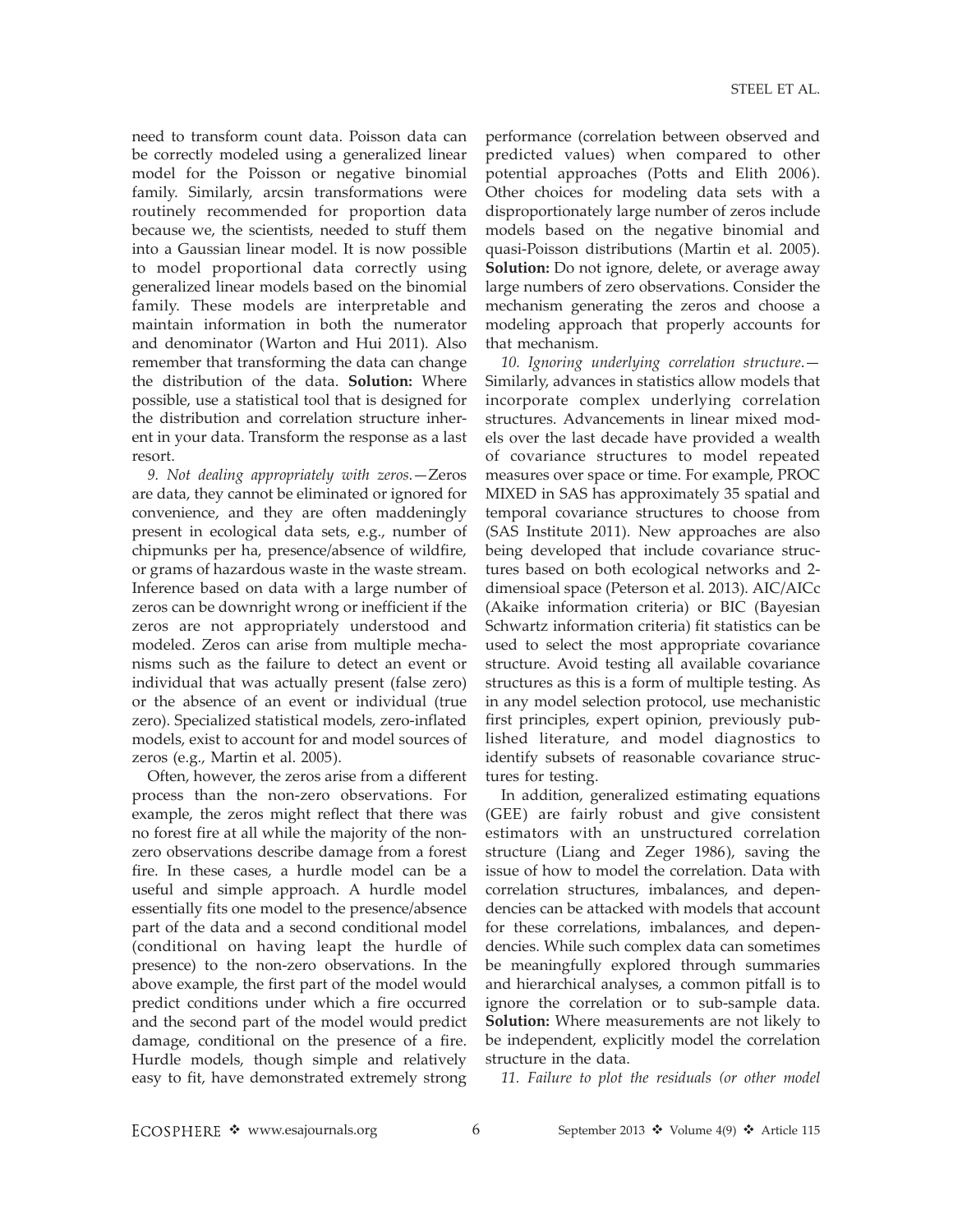diagnostics).—Statistical models explain only part of the story in the data. Residual plots and model diagnostics explore the part of the story that wasn't explained by the model. The modeler's goal is that the model describes the entire signal in that data, leaving only meaningless noise in the residuals. Check by plotting the residuals as a function of the fitted values. If the residuals look like meaningless noise, you're all set. If not, you need to reconsider your model. Other model diagnostics tell you whether you have met the assumptions (usually distributional assumptions and homogeneity of variance) of the statistical model. If there are concerns about model assumptions, be honest and explain how the failure to meet model assumptions might affect conclusions from the analysis. Solution: Use model diagnostics such as residual plots to test model assumptions and to identify patterns in the data that are not explained by the model.

12. Conducting too many tests.—Recent articles have demonstrated that many published scientific findings are false (Ionnidis 2005). This phenomenon may, at least in part, be due to the screening of multiple graphs or tests or summary statistics followed by publication of only the interesting (or apparently 'significant') results. Researchers often run many, many statistical tests searching for a significant result. However, the very definition of a statistically significant result using an alpha-level of 0.05 is that we might find one result like that, by chance alone, for every 20 tests we conduct. If 60 tests are conducted and 3 interesting patterns emerge, that is exactly what we would expect by chance alone. Testing can effectively occur by graphical analysis alone so plotting 100 scatterplots of potential relationships and then only conducting a statistical test on the 2 most interesting plots is, essentially, undermining the system. Stepwise model-fitting procedures are highly susceptible to this statistical pitfall. Each step of the model-fitting procedure can be considered a statistical test and, if there are a large number of potential predictors, a highly significant model is likely to emerge even if the data are uncorrelated random numbers (Freedman 1983).

During data exploration, it is reasonable to conduct many tests and make many graphs but the results of these exercises need to be described as exploratory and the approximate number of tests conducted should be indicated. In many cases, a combined approach is possible in which a researcher tests an a priori hypothesis in a hypothesis-testing framework and identifies whether or not there is a statistically significant result. The researcher might then go on to explore the data in order to document any additional, surprising, or unexpected patterns. Approaches for explicitly correcting for the number of tests conducted, e.g., Bonferroni corrections, or for controlling the false discovery rate are also available (e.g., Benjamini and Hochberg 1995). Solution: Be honest about the number of tests performed and incorporate that information when you draw ecological conclusions. Be explicit about when you are testing an a priori hypothesis versus when you are exploring the data.

13. Blind use of a new fancy tool.—New statistical methods are developed, usually tested, and published every day. Often new tools become fashionable and researchers attempt to apply the new tool without deep understanding of how it works, what its limitations are, or even what question, specifically, the tool is answering. Sometimes, within a discipline, use of a new tool or statistical approach becomes seemingly necessary to get published. Take, for example, information-theoretic approaches (Burnham and Anderson 2002). These methods are incredibly valuable in particular contexts and applications, but not all. For many years, it was difficult to publish a paper in wildlife sciences that did not use these methods, leading researchers to apply them even when they were not the best choice. It took an article from the editor of the Journal of Wildlife Sciences to stem the mis-understanding. The article pointed out that ''one size does not fit all'' and re-focused the discussion on stating objectives, reporting a priori hypotheses, careful distinction between exploratory and confirmatory analyses, and clearly understanding the statistical framework one chooses to employ (Thompson 2010).

More recently, there has been a proliferation of articles and methods papers on applications of data-mining and machine-learning approaches in Ecology (Breiman 2001, He and Garcia 2009). Yet, these approaches are often incorrectly applied as statistical tools (He and Garcia 2009). Machinelearning represents a different paradigm than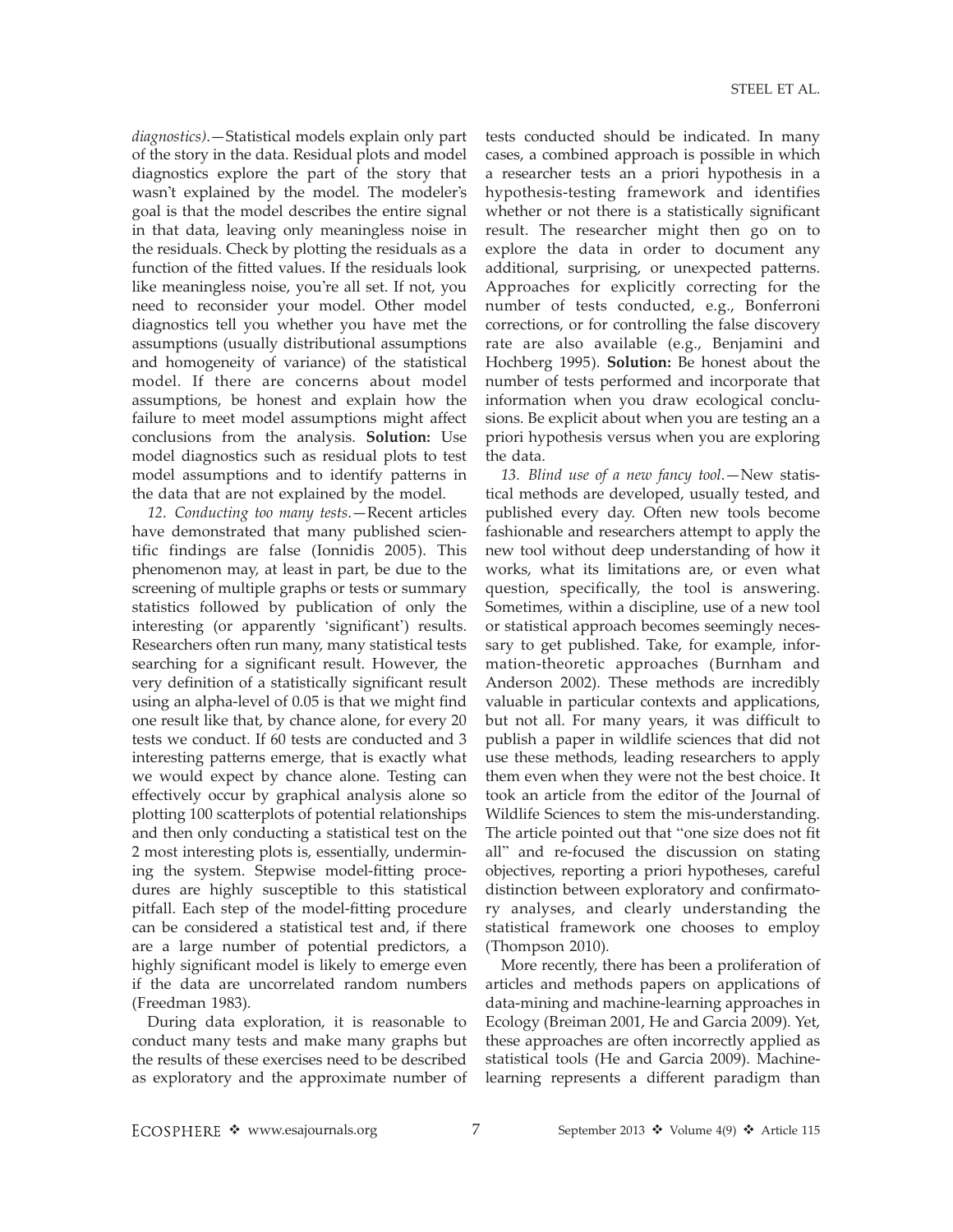traditional hypothesis testing or model building and comes with new assumptions, limitations, and possibilities. Identification of best practices for their application may differ from those in traditional statistical analysis. For example, Barbet-Massin et al. (2012) conclude that best practices for generating pseudo-absences differ for regression techniques versus classification and machine-learning techniques. Solution: Choose a statistical tool based on the research question at hand and the design under which the data were collected rather than statistical-fashion. Understand that tool, its paradigm, limitations, potential biases, and assumptions.

## PITFALLS IN THE INTERPRETATION OF STATISTICAL TESTS AND MODELS

14. Misinterpretation of a non-significant p value.—Statisticians can enjoy hardy debate about how best to employ  $p$  values and critical values (alpha levels) and about what statistical framework is best for hypothesis testing. However, there is generally agreement about what constitutes misinterpretation of a  $p$  value. A  $p$  value, originally introduced by Fisher (1926), was intended as a ''rough numerical guide of the strength of evidence" (Goodman 2008:135). The  $p$ value describes the proportion of experiments expected to get data like this or more extreme than this under the null hypothesis (usually) of no difference. 'Data like this or more extreme than this' are most often summarized in a test statistic. The 'no difference' part of the definition could reflect no difference between treatments, between types of observations, between treatments and controls, or between parameter estimates and a reference value, usually zero.

There are a host of ways that the  $p$  value can be misinterpreted (Goodman 2008) and misinterpretations persist despite decades of articles trying to correct them. The most dangerous of these misconceptions is that a  $p$  value can be used to make a determination of no difference in a traditional hypothesis testing context. A high p value can result when the null hypothesis is quite false but data are simply too sparse or too variable to reject it. Statistical tests are generally set up by assuming that the null hypothesis is true and collecting observations to disprove it. If adequate data are not collected to reject the null hypothesis then, without careful a priori power

calculations, little can be said about the likelihood of the null hypothesis actually being true. For example, if the analysis of an experiment designed to compare the effects of riparian forest management techniques on mollusk communities is summarized with a  $p$  value of 0.211, this does not indicate that there is no difference between the effects of alternative riparian management treatments on mollusk communities. Absence of enough evidence to disprove the null hypothesis is not evidence of the null hypothesis (Altman and Bland 1995). Particularly with high variability and/or small sample sizes, you can only conclude that there was insufficient power to detect a difference; you cannot proclaim that the effect doesn't exist. **Solution:** Do not use  $p$ values to claim ''no difference'' or that treatments are ''the same'' unless you have very specifically set up your analyses to test for similarity.

15. Inappropriate comparisons of  $p$  values. $-A$ related temptation is to compare  $p$  values across sample sizes or populations. Researchers, understandably, want to reduce statistical analyses to a single number such as a p value or  $R^2$  in order to ease comparison of results and to allow for concise interpretations. But, in so doing, they may ignore important elements of the context of the analysis. A common pitfall is to observe a  $p$ value of 0.043 for treatment 1 versus treatment 2  $(n = 186)$  and a p value of 0.36 for treatment 2 versus treatment 3 ( $n = 12$ ) and then to conclude that treatments 1 and 2 are ''more different'' than treatments 2 and 3. Comparisons across populations that are particularly homogenous versus particularly variable have similar limitations.

Take, for example, data on wildfire risk factors such as drought and the prevalence of insect damage. In a particular region, one might observe that drought significantly increases wildfire risk ( $p = 0.01$ ). In a separate t-test, the effect of the prevalence of insect damage might be non-significant ( $p = 0.3$ ). The superficial interpretation of these results is that drought has an effect on wildfire risk but that the prevalence of insect damage does not. Looking more thoughtfully at the data, we find that this conclusion is incorrect and could lead to poor decision-making and risk assessments. Imagine that, on average, plots with higher drought ratings ( $n = 1157$ ) were much more likely to have a wildfire with an increase in the odds of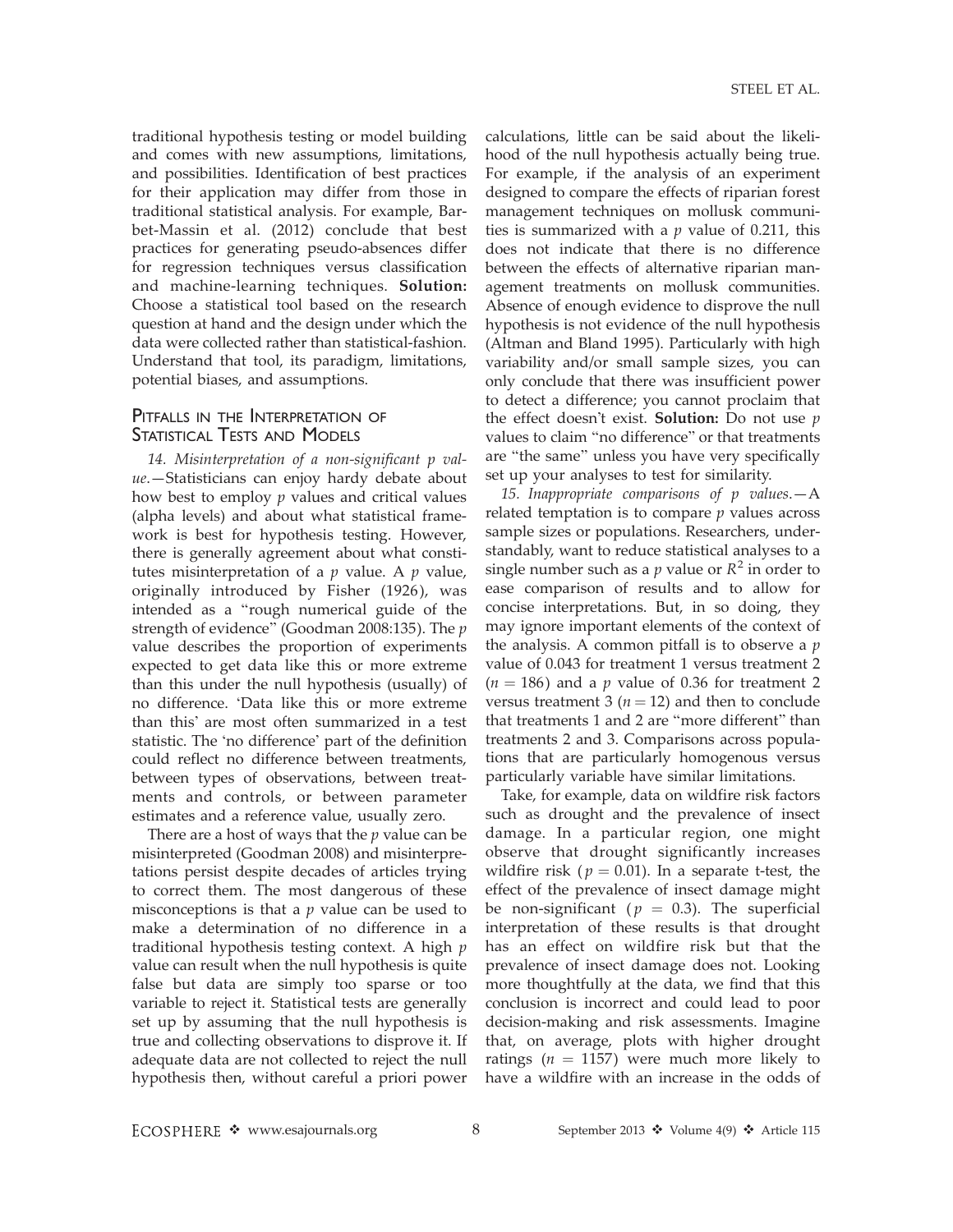wildfire of 0.04 for every unit increase in drought rating. While, on average, plots with higher prevalence of insect damage  $(n = 204)$  were much more likely to have a wildfire with an increase of 0.12 in the odds of wildfire for every unit increase in insect damage prevalence. What is the correct interpretation? We can say with confidence that drought tends to increase wildfire risk and that these results are unlikely due to chance alone. We also see that the estimated effect size (Grissom and Kim 2005) for the prevalence of insect damage is much larger than that of drought but because few stands had insect damage it was not possible to conclude that these results are unlikely due to chance alone. Solution: Compare effect sizes and report your certainty about whether the observed effects are due to chance alone. Do not make conclusions by comparing  $p$  values where sample sizes or variability differ across elements being compared.

16. Implying ecological significance from statistical significance where there are very large sample sizes.—In some data sets, sample size is so large that even miniscule effects yield very small  $p$ values and what could be declared to be highly significant results. The word 'significance' is frequently misinterpreted to mean 'important' or 'meaningful'. The problem has become so intractable that some scientists are calling for a ban on the use of the word 'significant' (Higgs 2013). With very large sample sizes, you essentially have a much bigger magnifying glass for exploring the data and you can therefore detect a much smaller signal. What if 100,000 subjects were studied with equal numbers of people randomly selected from the East Coast and from the West Coast, and a significant difference of 0.001 grams is found in the birth weights of the two coasts? A statistically correct but biologically misleading headline could read: ''Birth outcomes differ significantly by coast!'' Although the effect is statistically significant, is the effect size (Grissom and Kim 2005) biologically relevant? Clearly the context of statistical results is as important as the results themselves, and this context should be included in any interpretation of statistical analyses. Solution: Particularly with large sample sizes, effects sizes should be considered. Meaningful results need to be both statistically significant and ecologically important.

17. Misinterpretation of coefficients in multiple regression models.—Coefficients in a multiple regression model cannot be interpreted in isolation and without considering the observed range of values of the predictor variables. Imagine that through some model selection procedure the following final multiple regression model is chosen:

$$
Y = \beta_0 + \beta_1 \times \text{Canopy cover} + \beta_2 \times \text{Elevation}
$$

where  $Y$  is any response variable. Can this model be used to state whether canopy cover or elevation has a larger effect on the response? An extremely common interpretation if  $\beta_1$  is larger than  $\beta_2$ , is that  $\beta_1$  has a greater effect than  $\beta_2$  on the response. This is incorrect and sloppy.

Correct interpretations are not mathematically challenging. The correct interpretation of the intercept  $(\beta_0)$  is that it is the expected value of the response when both canopy cover and elevation are zero. In the absence of interactions, each coefficient describes the expected change in in the response for a 1-unit change in the predictor, keeping all other predictor variables constant. If  $\beta_1 = 2$ , we can conclude that for every 1% increase in canopy cover (assuming no changes in elevation), we expect that the response increases by 2. A coefficient of 0.5 for elevation indicates that for every meter change in elevation (assuming no change in canopy cover), the response variable is expected to increase by 0.5. The correct interpretation is that it would take a change in elevation of 4 meters  $(4 \times 0.5 = 2)$ to equal the effect of a  $1\%$  change in canopy cover, assuming all other variables are kept constant. The math is not the trickiest part. The challenge of determining which variable has a greater effect on the response is in the definition of 'greater'. Note that the ecological and mathematical interpretation of model coefficients should also consider their standard errors, the potential presence of interactions, and any underlying correlations between predictors. Solution: Interpret the coefficients of a linear model slowly, carefully, and in the context of the explanatory and response variables.

18. Extrapolation.—Extrapolation is tempting. Scientists, managers, and even statisticians long to make inference about one set of conditions from data collected under a different set of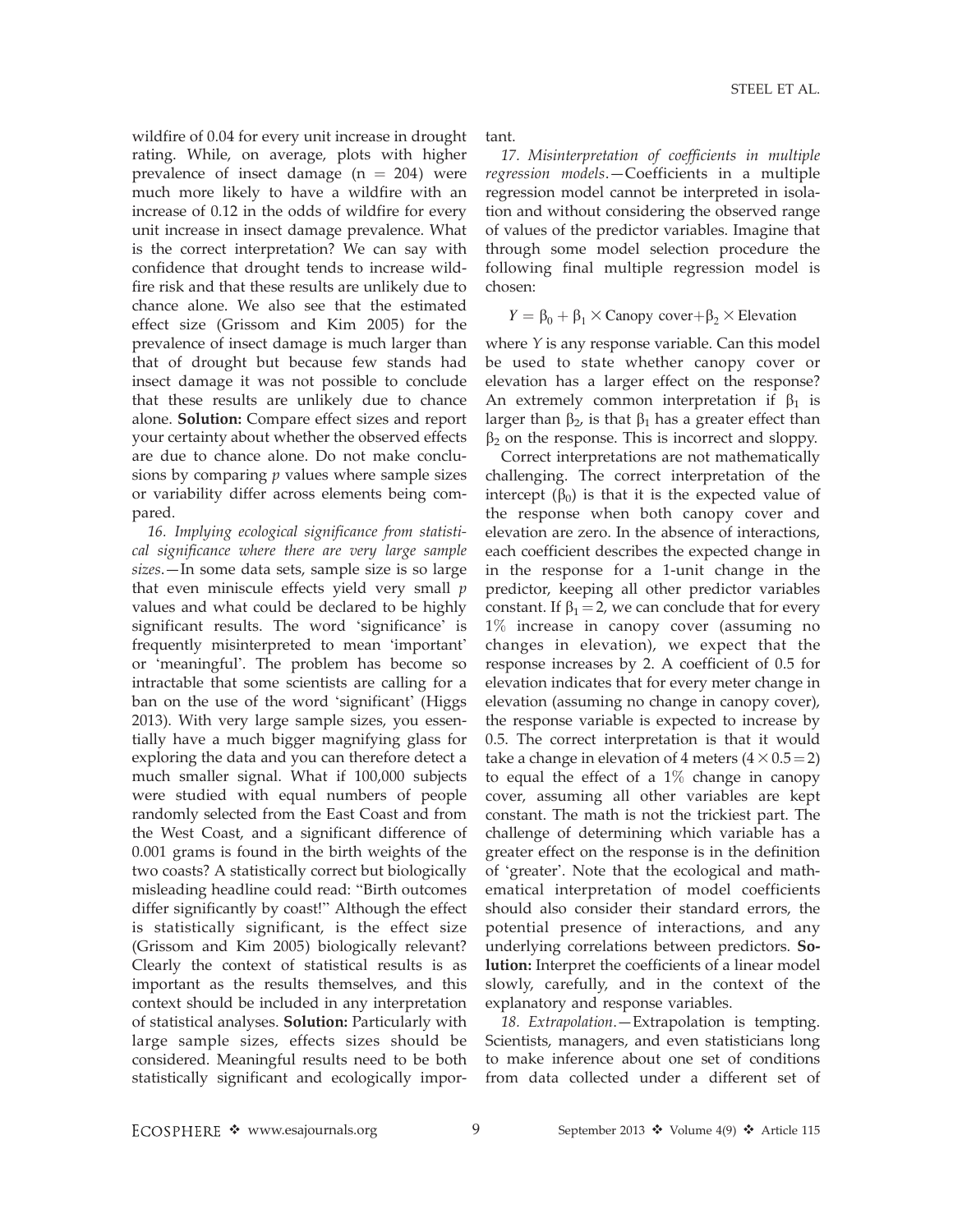conditions. Predictions about new places, times, situations, and species for which we have no data will always be needed. However, these extrapolations need to be presented honestly along with the host of necessary caveats (Chatfield 2006). The most common form of extrapolation is to make predictions for new conditions which are outside of the range of the data used to build the model, including the correlation structure of the data used to build the model. The usefulness of these predictions depends greatly on whether the model form was correctly specified and whether that same model form holds for the new conditions.

The traditional example is temperature. Increases in water temperature increase fish growth rates in many experiments. This relationship is often assumed to be linear and, within the range of many experiments, it is linear. However, if one were to extrapolate to, say,  $100^{\circ}$ C, a prediction of extremely fast growth rates based on the linear model would be comical and potentially tragic. The relationship is not linear between the observed and new conditions and therefore cannot be extrapolated. In many landscape models, several moderately correlated variables are applied to make a prediction. For example, one might predict stream habitat from a linear combination of the percent of agriculture and road density in the watershed. Such a model might work well in Area A where agriculture tends to be poorly correlated with roads but strongly correlated with percent alluvium. In nearby Area B (or even in Area A measured at a finer scale), differing underlying correlations between agriculture, roads, and alluvium might lead to extremely inaccurate predictions (Lucero et al. 2011). Solution: Be honest when predictions are extrapolated to new places, times, conditions, or correlation structures and provide a thoughtful list of assumptions.

#### **CONCLUSIONS**

There has been a great deal of discussion about the need for statistical thinking (e.g., Snee 1990, Wild and Pfannkuch 1999) which was defined by Snee (1990:118) as ''thought processes, which recognize that variation is all around us...'' A 1993 American Statistical Association working group defined statistical thinking as ''(a) the appreciation of uncertainty and data variability and their impact on decision-making; (b) the use of the scientific method in approaching issues and problems'' (Mallows 1998:3). Some basics of statistical intuition were also outlined in an article entitled ''Ecology 101'' by Magnusson (1997). He identified 11 concepts that students should understand at the end of a statistics course and before collecting data. Sixteen years later, we frequently observe that recent graduates who have taken several statistics courses are not familiar with these basic ideas. That errors in the basics of statistical thought and analysis remain embedded in ecological training suggests a need to reconsider how we incorporate high quality statistics in ecological education and research.

Statistical inference is an integral component of ecological research. We encourage all ecologists to both shore up their own statistical training and to work collaboratively with someone trained in applied statistics from the earliest stages of research planning. Statistical training can be gained most easily in graduate school. Encouraging students in all branches of ecology to add an extra statistics class (or two or three) to their curriculum plan will surely benefit the discipline in the long run. Statistics is evolving rapidly however, perhaps more rapidly than most other scientific disciplines because of the massive increases in both computing power and data availability. Reading statistics papers (and we would encourage statisticians to remember the applied and even non-statistical specialist audience), attending lectures, taking on-line courses, and focused self-study are all options for expanding one's statistical know-how long after graduate school. Statistical intuition and statistical thinking often develop with experience and collaborations beyond classroom learning. Collaboration with trained and experienced applied statisticians is an excellent way to improve a study plan or experimental design, ''significantly'' reduce the occurrence of pitfalls as described here, and, perhaps, gain access to tools and approaches that you might not have otherwise considered.

Often the best road is to slow down and think. As one anonymous Associate Editor from Northwest Science wrote in response to a manuscript that came across one of the co-authors' consulting desk, ''I would love to see this in print, but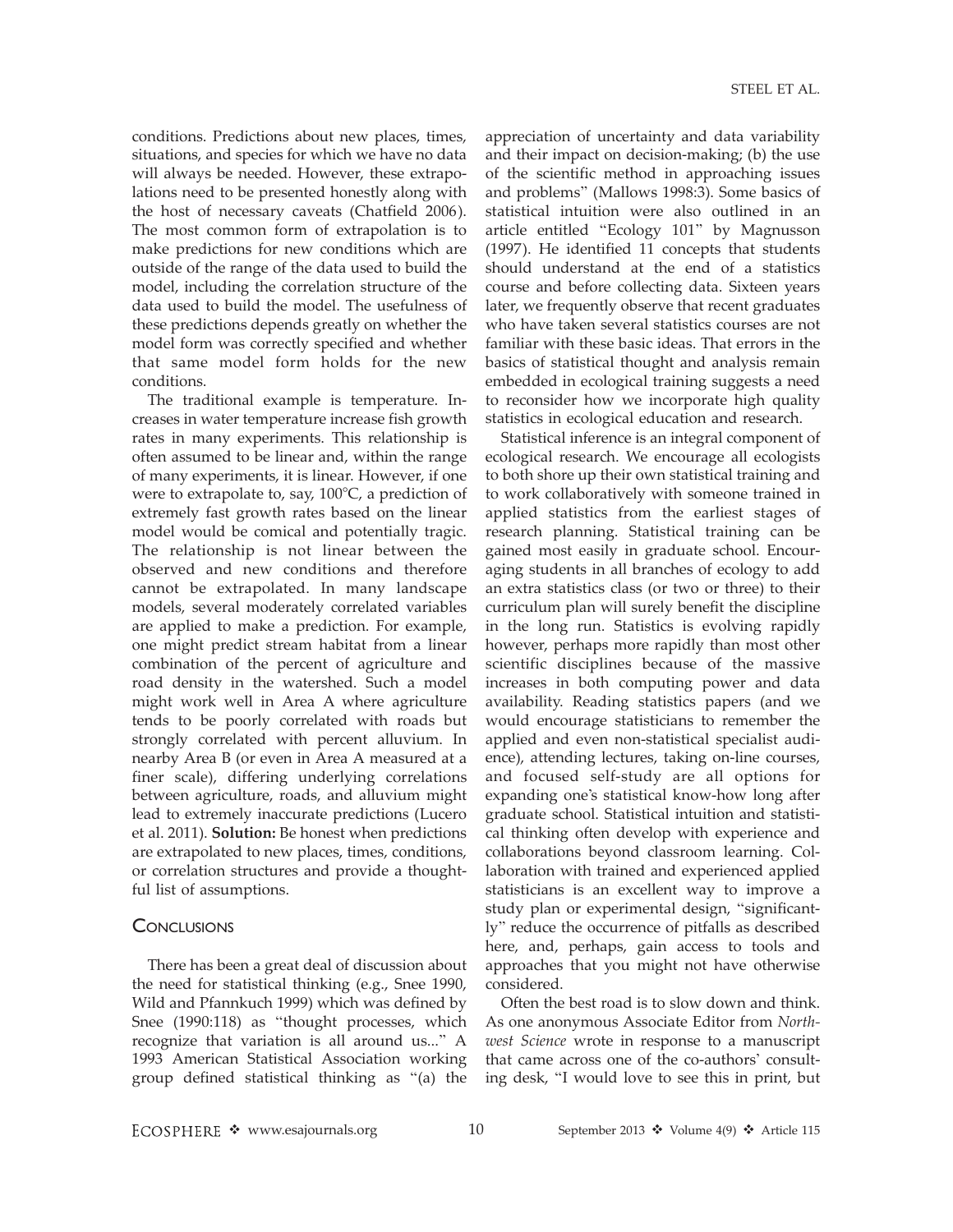Table 1. Simple solutions for avoiding common statistical pitfalls.

| Statistical pitfall                                                                                        | Simple solution                                                                                                                                                          |
|------------------------------------------------------------------------------------------------------------|--------------------------------------------------------------------------------------------------------------------------------------------------------------------------|
| Common statistical pitfalls in setting up an analysis                                                      |                                                                                                                                                                          |
| Failure to explore the data                                                                                | Plot the data early and often.                                                                                                                                           |
| Arbitrary thresholds, metrics, and indicators                                                              | Be explicit in the choice and calculation of thresholds,<br>metrics, and indicators.                                                                                     |
| Assuming that observations are independent                                                                 | Identify the unit of inference and use it to determine the<br>true sample size.                                                                                          |
| Mismatched sampling frame and population                                                                   | Ensure that the sampling frame includes every individual in<br>the population.                                                                                           |
| Common pitfalls in experimental design                                                                     |                                                                                                                                                                          |
| Control sites (or reference sites) differ from treatment sites<br>before the treatment occurs              | Assign treatment and control sites randomly; test for<br>systematic differences between units assigned as controls<br>and treatments.                                    |
| Measurement strategies that confound experimental<br>designs                                               | Ensure that measurement strategies account for time- or<br>space-sensitive measurements.                                                                                 |
| Failure to model covariates at the correct level                                                           | When interactions are present between treatment levels and<br>a covariate, look for treatment effects at meaningful<br>values of that covariate.                         |
| Pitfalls in the application of statistics                                                                  |                                                                                                                                                                          |
| Unnecessary data transformations                                                                           | Transform the response as a last resort.                                                                                                                                 |
| Ignoring underlying correlation structure                                                                  | Where measurements are not likely to be independent,<br>explicitly model the correlation structure in the data.                                                          |
| Failure to plot the residuals (or other model diagnostics)                                                 | Plot the residuals to identify patterns in the data that are<br>not explained by the model.                                                                              |
| Conducting too many tests                                                                                  | Be honest about the number of tests performed and explicit<br>about whether you are testing an a priori hypothesis<br>versus exploring the data.                         |
| Not dealing appropriately with zeros                                                                       | Do not ignore, delete, or average away large numbers of<br>zero observations.                                                                                            |
| Blind use of a new fancy tool                                                                              | Choose a statistical tool based on the research question at<br>hand not statistical fashion.                                                                             |
| Pitfalls in the interpretation of statistical tests and models                                             |                                                                                                                                                                          |
| Misinterpretation of a non-significant $p$ value                                                           | Do not use $p$ values to claim "no difference" or that<br>treatments are "the same" unless you have very<br>specifically set up your analyses to test for similarity.    |
| Inappropriate comparisons of $p$ values                                                                    | Compare effect sizes and report your certainty about<br>whether the observed effects are due to chance alone.                                                            |
| Implying ecological significance from statistical<br>significance where there are very large sample sizes. | Particularly with large sample sizes, effects sizes should be<br>considered. Meaningful results need to be both<br>statistically significant and ecologically important. |
| Misinterpretation of coefficients in multiple regression<br>models                                         | Interpret the coefficients of a linear model slowly, carefully,<br>and in the context of the explanatory and response<br>variables.                                      |
| Extrapolation                                                                                              | Be honest when predictions are extrapolated to new places,<br>times, conditions, or correlation structures.                                                              |

you really need to take it back to the drawing board, drop all the hypothesis tests, and do some good old fashioned thinking about what the data are telling you, practically and biologically.'' Impressive calculations and complex modeling should not come at the cost of deeply understanding how the math and the ecology interact to create new knowledge.

Clearly, avoiding pitfalls often takes time. Clean, careful quantitative analysis usually takes more time than sloppy statistics. Clean, careful quantitative analyses, however, are an indispensable tool for making inference from observations in a world full of natural variability. Statistical intuition, thoughtful application of even simple statistics, deep understanding of the statistical paradigm being applied, and honesty can go a long way in preventing the misuse of statistics (Table 1). ''Why, given the extensive resources and time it takes to collect the data, do some people expect to be able to do the analysis in an afternoon? Why would they want to?'' (Clayton 2007:303).

#### **ACKNOWLEDGMENTS**

We would like to thank the students, ecologists, and statisticians who have presented interesting problems to us over the years; colleagues who have listened to our experiences, shared similar experiences, and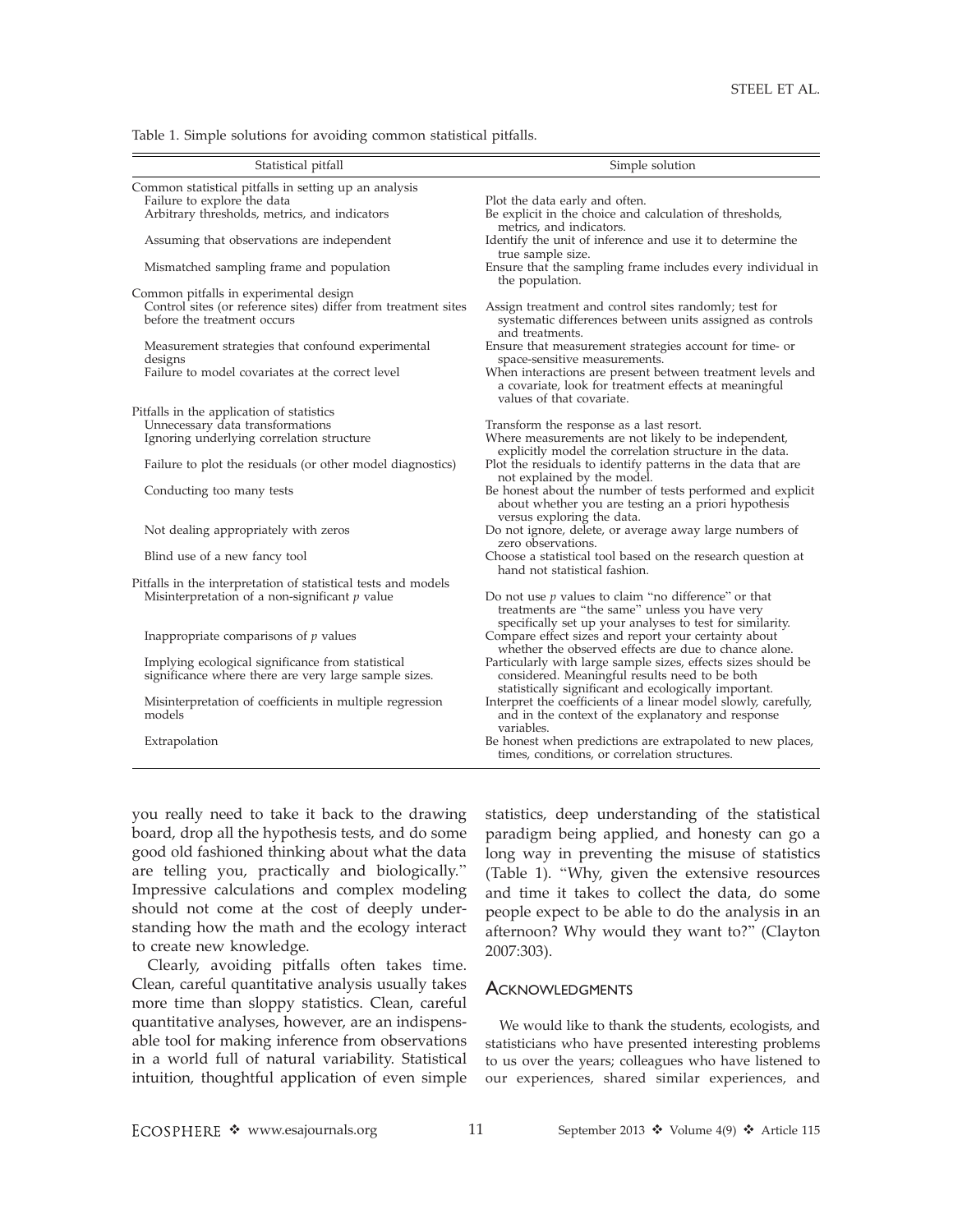provided encouragement to write this manuscript; as well as two anonymous reviewers whose comments have dramatically improved the manuscript.

### **LITERATURE CITED**

- Altman, D. G., and J. M. Bland. 1995. Absence of evidence is not evidence of absence. British Medical Journal 311:485.
- Anscombe, F. J. 1973. Graphs in statistical analysis. American Statistician 27:17–21.
- Barbet-Massin, M., F. Jiguet, C. H. Albert, and W. Thuiller. 2012. Selecting pseudo-absences for species distribution models: how, where and how many? Methods Ecology and Evolution 3:327–338.
- Benjamini, Y. and Y. Hochberg. 1995. Controlling the false discovery rate: A practical and powerful approach to multiple testing. Journal of the Royal Statistical Society, Series B (Methodological) 57:289–300.
- Bensinger, K. 2012. Number crunchers defeat pundits in election predictions. Seattle Times November 8 .
- Breiman, L. 2001. Statistical modeling: The two cultures. Statistical Science 16:199–231.
- Burnham, K. P. and D. R. Anderson. 2002. Model selection and multi-model inference: a practical information-theoretic approach. Springer-Verlag, New York, New York, USA.
- Chatfield, C. 2006. Model uncertainty: Encyclopedia of environmetrics. John Wiley and Sons, Hoboken, New Jersey, USA.
- Clayton, M. K. 2007. How should we achieve highquality reporting of statistics in scientific journals? A commentary on ''Guidelines for reporting statistics in journals published by the American Physiological Society''. Advances in Physiology Education 31:302–304.
- Fowler, N. 1990. The 10 most common statistical errors. Bulletin of the Ecological Society of America 71:161–164.
- Fernandes-Taylor, S., J. K. Hyun, R. N. Reeder, and A. H. S. Harris. 2011. Common statistical and research design problems in manuscripts submitted to high-impact medical journals. BMC Research Notes 4:304.
- Ford, E. D. 2000. Scientific method for ecological research. Cambridge University Press, Cambridge, UK.
- Freedman, D. A. 1983. A note on screening regression equations. American Statistician 37:152–155.
- García-Berthou, E., and C. Alcaraz. 2004. Incongruence between test statistics and P values in medical papers. BMC Medical Research Methodology 4:13.
- Glantz, S. A. 1980. Biostatistics: how to detect, correct and prevent errors in the medical literature. Circulation 61:1–7.
- Good, P. I., and J. W. Hardin. 2003. Common errors in

statistics (and how to avoid them). John Wiley and Sons, Hoboken, New Jersey, USA.

- Goodman, S. 2008. A dirty dozen: Twelve p-value misconceptions. Seminars in Hematology 45:135– 140.
- Grissom, R. J., and J. J. Kim. 2005. Effect sizes for research: univariate and multivariate applications. Routledge, New York, New York, USA.
- Gurevitch, J., and S. T. Chester. 1986. Analysis of repeated measures experiments. Ecology 67:251– 255.
- He, H., and E. A. Garcia. 2009. Learning from imbalanced data. IEEE Transactions on Knowledge and Data Engineering 21:1263–1284.
- Higgs, M. D. 2013. Do we really need the s-word? American Scientist 101:6–9.
- Hurlbert, S. H. 1984. Pseudoreplication and the design of ecological field experiments. Ecological Monographs 54:187–211.
- Ionnidis, J. P. A. 2005. Why most published research findings are false. PLoS Med 2(8).
- Liang, K., and S. L. Zeger. 1986. Longitudinal data analysis using generalized linear models. Biometrika 73:13–22.
- Littell, R. C., G. A. Milliken, W. W. Stroup, and R. D. Wolfinger. 1996. SAS system for mixed models. SAS Institute, Cary, North Carolina, USA.
- Lucero, Y., E. A. Steel, K. M. Burnett, and K. Christiansen. 2011. Untangling human development and natural gradients: implications of underlying correlation structure for linking landscapes and riverine ecosystems. 19:207–224.
- Ma, Y., and P. Guttorp. 2013. Estimating daily mean temperature from synoptic climate observations. International Journal of Climatology 33:1264–1269.
- Magnusson, W. E. 1997. Teaching experimental design in ecology, or how to do statistics without a bikini. Bulletin of the Ecological Society of America 78:205–209.
- Mallows, C. 1998. 1997 Fisher Memorial Lecture: The zeroth problem. American Statistician 52:1–9.
- Martin, T. G., B. A. Wintle, J. R. Rhodes, P. M. Kuhnert, S. A. Field, S. J. Low-Choy, A. J. Tyre, and H. P. Possingham. 2005. Zero tolerance ecology: improving ecological inference by modelling the source of zero observations. Ecology Letters 8:1235–1246.
- O'Hara, R. B., and D. J. Kotze. 2010. Do not logtransform count data. Methods in Ecology and Evolution 1:118–122.
- Peterson, E. E. et al. 2013. Modelling dendritic ecological networks in space: an integrated network perspective. Ecology Letters 16:707–719.
- Potts, J. M., and J. Elith. 2006. Comparing species abundance models. Ecological Modeling 199:153– 163.
- Roni, P., M. C. Liermann, C. Jordan, and E. A. Steel. 2005. Steps for designing a monitoring and